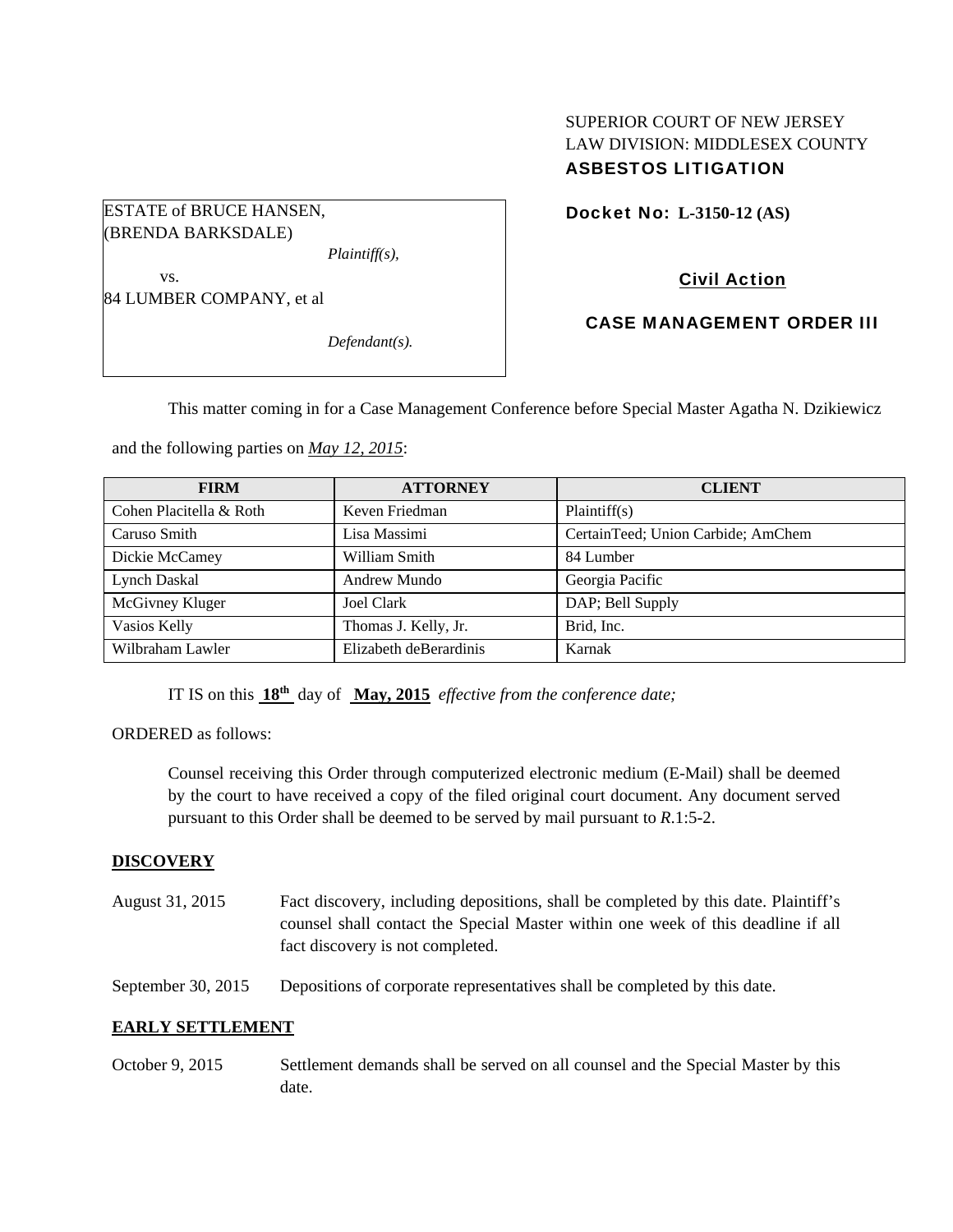## **SUMMARY JUDGMENT MOTION PRACTICE**

| October 9, 2015 | Plaintiff's counsel shall advise, in writing, of intent not to oppose motions by this |
|-----------------|---------------------------------------------------------------------------------------|
|                 | date.                                                                                 |

- October 23, 2015 Summary judgment motions shall be filed no later than this date.
- November 20, 2015 Last return date for summary judgment motions.

#### **MEDICAL DEFENSE**

January 22, 2016 Plaintiff shall serve additional medical expert reports by this date. January 22, 2016 Plaintiff is to arrange for the transfer of pathology specimens and x-rays, if any, by this date. March 31, 2016 Defendants shall identify its medical experts and serve medical expert reports, if any, by this date.

### **LIABILITY EXPERT REPORTS**

- January 22, 2016 Plaintiff shall identify its liability experts and serve liability expert reports or a certified expert statement by this date or waive any opportunity to rely on liability expert testimony.
- March 31, 2016 Defendants shall identify its liability experts and serve liability expert reports, if any, by this date or waive any opportunity to rely on liability expert testimony.

#### **ECONOMIST EXPERT REPORTS**

- January 22, 2016 Plaintiff shall identify its expert economists and serve expert economist report(s), if any, by this date or waive any opportunity to rely on economic expert testimony.
- March 31, 2016 Defendants shall identify its expert economists and serve expert economist report(s), if any, by this date or waive any opportunity to rely on economic expert testimony.

#### **EXPERT DEPOSITIONS**

April 15, 2016 Expert depositions shall be completed by this date. To the extent that plaintiff and defendant generic experts have been deposed before, the parties seeking that deposition in this case must file an application before the Special Master and demonstrate the necessity for that deposition. To the extent possible, documents requested in a deposition notice directed to an expert shall be produced three days in advance of the expert deposition. The expert shall not be required to produce documents that are readily accessible in the public domain.

\_\_\_\_\_\_\_\_\_\_\_\_\_\_\_\_\_\_\_\_\_\_\_\_\_\_\_\_\_\_\_\_\_\_\_\_\_\_\_\_\_\_\_\_\_\_\_\_\_\_\_\_\_\_\_\_\_\_\_\_\_\_\_\_\_\_\_\_\_\_\_\_\_\_\_\_\_\_\_\_\_\_\_\_\_\_\_\_\_\_\_\_\_\_\_\_\_\_\_\_\_\_\_\_\_\_\_\_\_\_